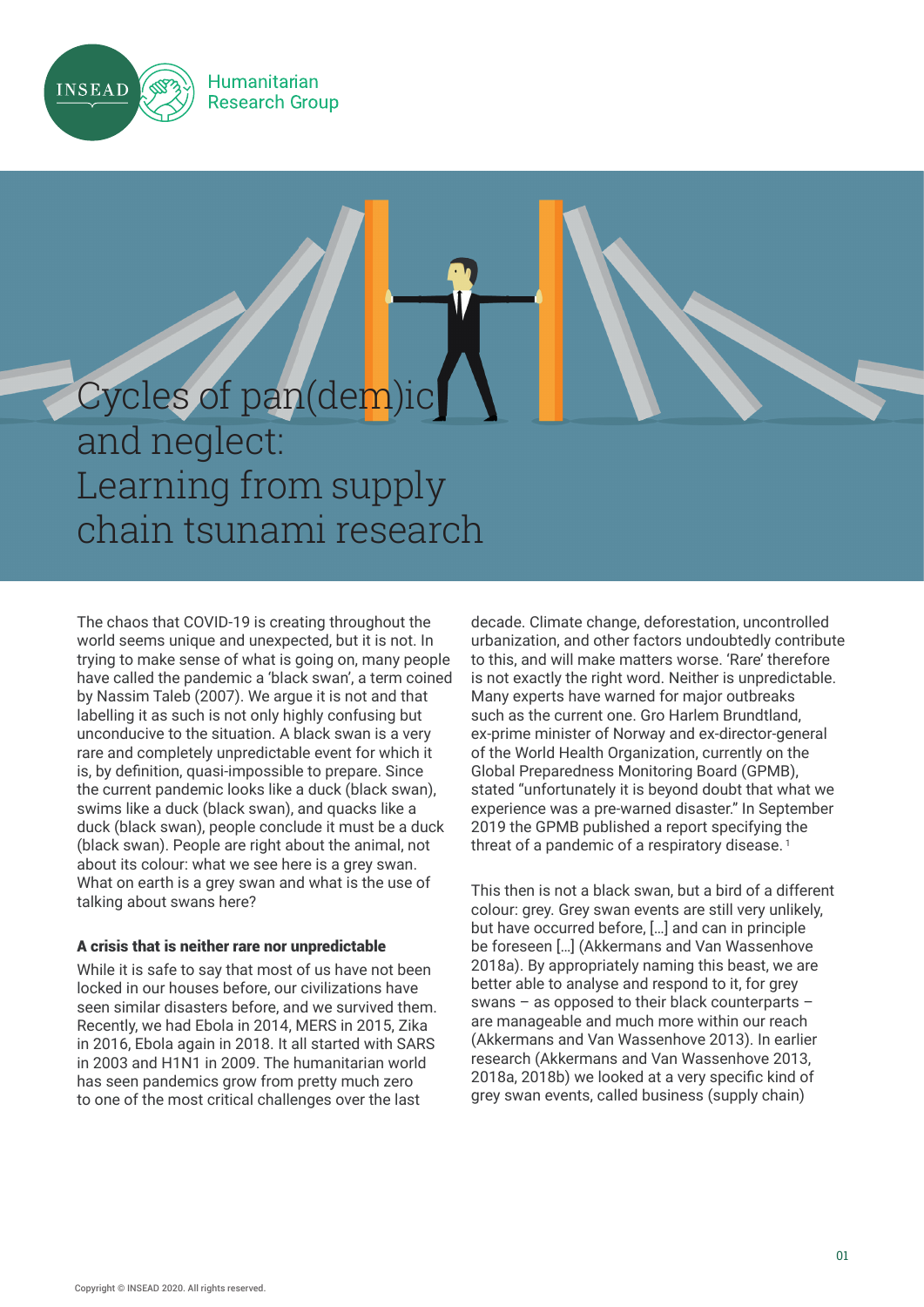tsunamis. To better understand the governmental and managerial response to the current crisis, it is helpful to draw a parallel with these industry disruptions, because the decision traps are remarkably similar (see Sengupta, Abdel-Hamid, and Van Wassenhove, 2008 for a more in-depth discussion of decision traps). We have also noticed them in our research on the fight against Ebola, for instance.<sup>2</sup>

## When a business tsunami hits

The point of arguing about the colour of a swan is to say: we are not helpless and this can be explained. This is why it is useful to turn to our research on business tsunamis. The following sequence of events (Figure 1) can be observed from the outside when a business tsunami "hits" a company and its supply chain:

1. For a long time, all seems to be normal and well under control.

2. Suddenly and unexpectedly, bad news breaks.

3. This leads to a violent reaction in the market, with severe internal consequences.

4. It then becomes clear that supply chain and operational problems have long existed.

5. Finally, it becomes apparent that these problems were missed or systematically ignored, underestimated or even denied by management.

This sequence is valid for the Airbus A380 introduction disaster in 2006 or the CISCO 2001 internet bubble breakdown, or for any more recent spectacular business example (see Akkermans and Van Wassenhove 2018a, 2018b for an in-depth discussion). As illustrated in Figure 1, this process looks entirely different internally. There, for a long time, management can be stuck in a phase of denial and sensemaking, as 'this time is different' and 'it will all blow over' are much easier responses, initially. More often than not, management accepts the existence of what seem 'minor issues' early on in the process (Sengupta et al., 2008). Only when it is glaringly clear that things will not blow over, can decision-making start. By then, the problems have grown exponentially. This is certainly true when dealing with virus spreading like in the COVID-19 case where relatively small delays can have huge impact. This becomes clear when contrasting countries that acted relatively quickly with



Figure 1. External and internal process sequence of a supply chain tsunami (Akkermans & Van Wassenhove, 2018b)

extensive testing and confinement to others that took longer to respond.

## Time is of the essence to break the cycle

Can such tsunamis be prevented? The causal structure shown in Figure 2 suggests they can (Akkermans & Van Wassenhove, 2018a). Reacting timely to a rare event with potential massive impact is basically a control loop, a negative feedback loop, with a set of delays. Bring down the delays and the response becomes timely. With problems growing exponentially, a short enough time delay can be the difference between a huge problem (e.g. a pandemic) and a modest setback (e.g. a controlled local outbreak). Let's walk through this feedback loop.



**Figure 2: The underlying causal structure for supply chain tsunamis (Akkermans & Van Wassenhove, 2018a)**

Figure 2 starts from an operational issue that keeps growing, leading to an accumulation of unresolved operational issues. These can be customers with quality problems or patients with COVID-19 symptoms. At a certain point, the issues become so big that a tipping point is passed and a shock wave, a tsunami, of problems hits decision-makers – such as the sudden exponential growth in COVID cases throughout Europe in the beginning of March. Up to that point, these decision-makers were not aware that this problem would not go away by itself, some even calling it "a nasty little flu". This is because they typically missed the early warning signals, such as exponential growth rates in the number of issues.<sup>3</sup> This is common in complex processes, where managers tend to apply the rules of noncomplex situations until this is no longer possible (Sengupta et al., 2008). The typical stealth character of COVID-19 with its long incubation time and many hardly noticeable light cases, combined with little or no testing in many countries, made undetected exponential growth very easy, only to be followed by a tsunami of heavy cases over-stressing the health care system.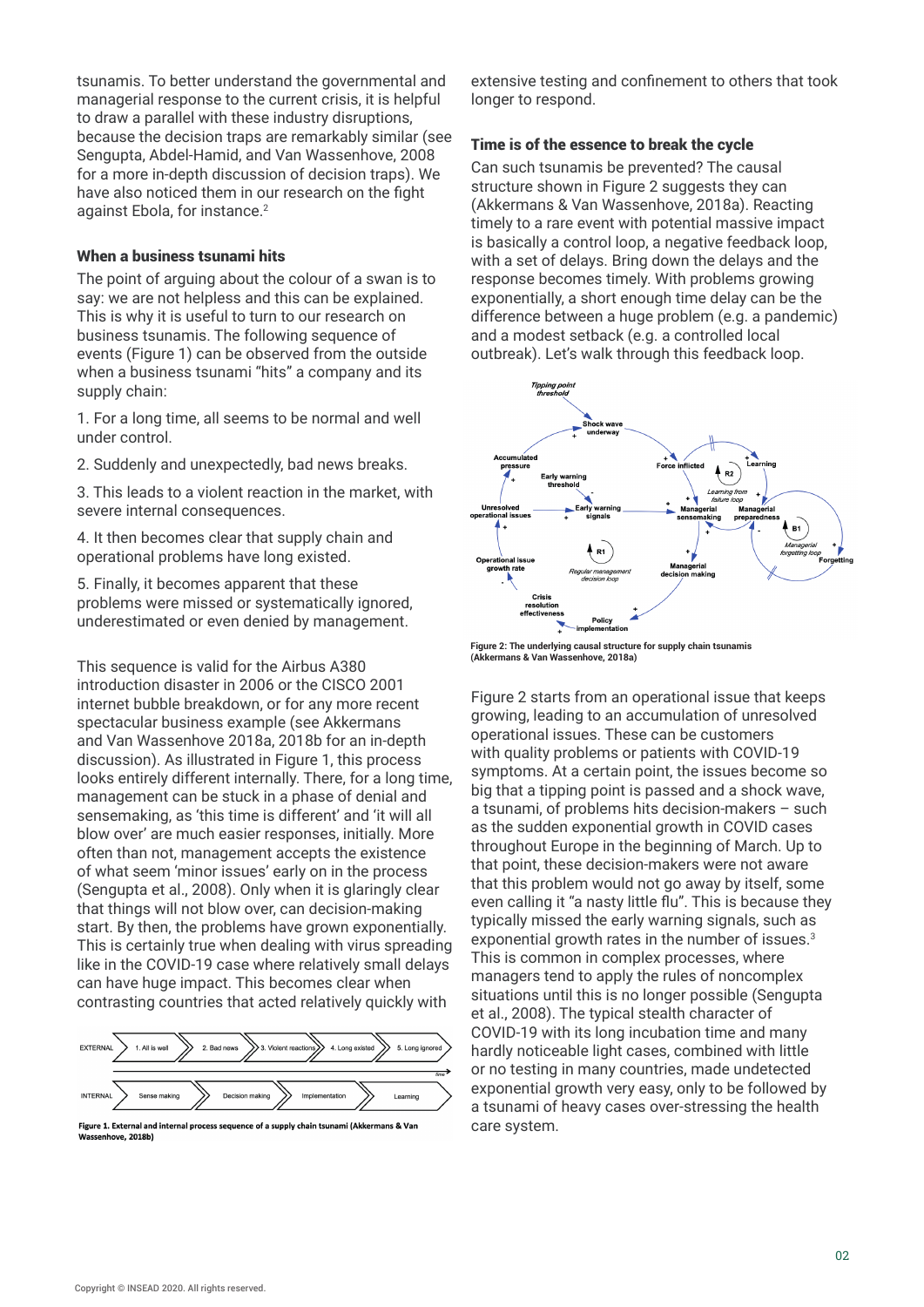What happens in response (see Figure 3) is a massive pressure hit rate (more and more cases), followed by a fast decision-making rate ('sudden' flash of countries going in lockdown), and a gradual decline after that of the stock of unresolved issues ('flattening of the curve'). The similarities between these supply chain tsunamis in industry and the COVID-19 experience in many countries are striking. The underlying phenomena are indeed very similar.



Figure 3: Dynamics of a supply chain tsunami (Akkermans & Van Wassenhove, 2018a)

# Lessons learnt from tsunamis

Several useful lessons for decision-makers can be distilled from our research on supply chain tsunamis. Not just for coping with the present crisis, but also to come out of it and "build back better" for the future.

# 1. Note early warning signals: search for the grey swans

When decision-makers are continuously 'searching for the grey swans', they will detect the increase in unresolved issues in time. The result is shown in Figure 4: no tipping point is passed, there is hardly any curve to flatten. In the case of COVID-19, the signs were all over and many experts repeatedly stated it was only a matter of time. The problem is that actively watching for early signals needs to be done persistently, much longer than the average tenure clock of managers or politicians, or that of budget cycles. Think about the many warning systems installed after the Indian Ocean tsunami which no longer function for lack of maintenance budgets.



Figure 4: Dynamics of a timely addressed potential supply chain tsunami (Akkermans & Van Wassenhove, 2018a)

## 2. Be prepared to make sense of what is happening

How quickly decision-makers can make sense of what they are seeing depends on how well prepared they are. This means that the right data are collected, the right expert knowledge is available, and the right analyses can be conducted quickly. We have seen examples of companies that barely survived a first supply chain tsunami but thrived through the next, a decade later. In the COVID-19 crisis, it has become clear that the countries with the SARS experience still on their minds took more rapid decisive actions than others. One could argue that some African countries, familiar with outbreaks, also reacted swiftly and appropriately, unlike some EU countries, for instance.

#### 3. Make good decisions quickly

Making decisions both well and quickly is difficult. Whether it is one person or a small group that decides, there are many aspects to be taken into consideration. Here too, if the organizational structures are already in place to quickly involve a broad array of stakeholders and experts, then decisions are likely to be both swift and good. Again, the swifter the reaction, the sooner the exponential growth of unresolved issues will be stopped. In COVID-19 terms, intensive care units will not be swamped.

## 4. Deal with the underlying issues structurally and swiftly

The first focus should be on the underlying issues. As long as these are not resolved, it remains saving a leaky ship only by bailing water, not by plugging the leaks (Lyneis and Sterman 2016). The many potential (and known) viruses should not only be tracked with good surveillance systems but preventative measures should also be taken, e.g. hygiene and distancing from animals.

# 5. Deal with the knock-on effects

Then, it is time for the knock-on effects. In the COVID-19 crisis, the economic side effects are blatantly clear but substantial knock-on effects are also coming in health care, given that non-COVID care may have been neglected or delayed for months. Our global interconnectedness and our complex intertwined supply chains that are going through common bottlenecks (like some harbours or logistics companies) will lead to knock-on effects we never experienced before and are not even fully ready to identify or predict. Clearly, serious research is required here.

# 6. Learn from your actions

Then, learning from your actions becomes important. That learning does not start after the crisis is over, because there is a great deal of learning happening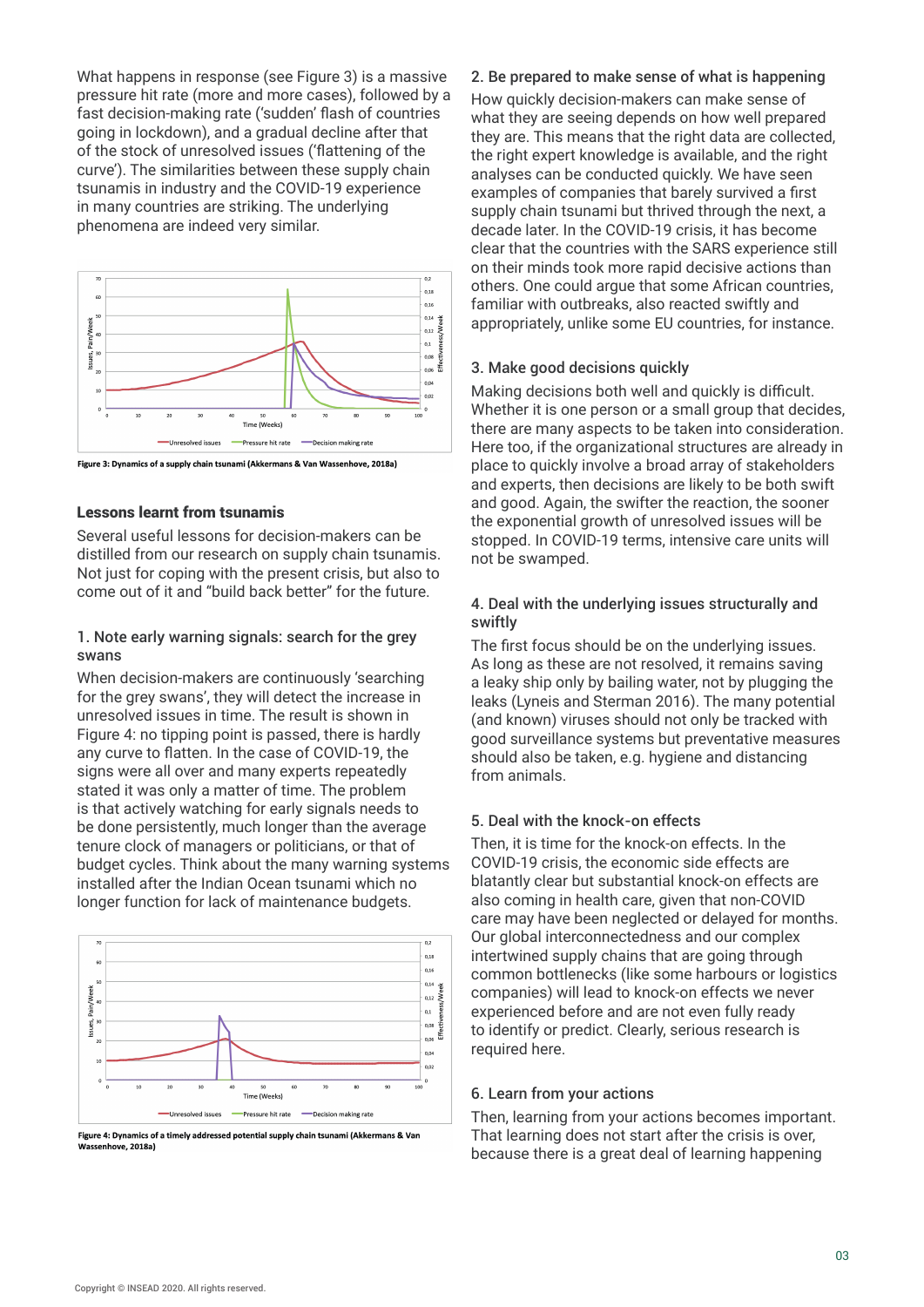from day 1, but it should certainly not stop as soon as we are back to business as usual. Like major disasters in aerospace or the process industry, careful analysis of what went wrong and what should be done to prevent it from happening again is essential. Not for the lawsuit that may follow, but for all of us in society. This is one of the weak spots. It is very tempting to shove things under the carpet and to go on with business, something that happens quite often (Sengupta et al., 2008). Remember the financial crisis? Build back better is a common term in humanitarian response action, e.g. after a major earthquake. But will we after COVID-19?

# 7. Never forget – stay vigilant

The biggest problem in the long run may be that people forget. Supply chain tsunamis are events that happen rarely, perhaps every decade. At the end of their career, every executive will probably have experienced several ones. However, organizations, managers and politicians all tend to forget quickly. Since these are low-likelihood events, one will most likely be rewarded for ignoring them. The money you did not spend on remaining prepared for their reoccurrence can be spent on something more urgent, which is a very tempting situation both in business and government. Saving money by not stockpiling masks, having little or no surge capacity in our drug supply chains, or cutting budgets of hospitals may look great until the tsunami strikes again.

## Towards sustainable solutions

Sufficient information and swift decision-making are key. Not only is it important to collect the right data, it is crucial to be able to judge on the basis of this input and to act accordingly in time. Good surveillance systems for early detection of COVID-19 and proper timely confinement action could have reduced the pandemic to a local flare up without much impact. The cost of a good detection system is probably as little as one thousandth of the human and economic cost of the current pandemic. A case of being pennywise but pound foolish? All of this is confounded by lack

of good governance, lack of collaboration, and timely information exchange. Pennywise, pound foolish is what people understand during the current COVID-19 crisis, but perhaps we should talk again a year from now when everything is seemingly hunky dory again. It is becoming painfully obvious that every now and then we will be confronted with the consequences of forgetting the lessons from the past, which perhaps our predecessors forgot.

This should be our wake-up call to start working towards a better future, to heed the call for sustainable development – "development that meets the needs of the present without compromising the ability of future generations to meet their own needs" (Brundtland, 1987). We need to come up with strategies to rebuild. Strategies that "incorporate the UN Sustainable Development Goals, i.e. focus on innovation that creates growth and prosperity, while preserving a healthy and safe place to live, leaving no one behind, as the UNSDGs state" (Van Wassenhove, 2020). We should learn from supply chain tsunami and related research on decision traps. It does not help to bury our heads in the sand, because health tsunamis (pandemics) will strike again and at a much higher frequency than before. The COVID-19 story resembles the famous novel of Gabriel Maria Marquez: "Chronicle of a Death Foretold". Calling it a black swan essentially says "there is nothing I could have done to prevent this…".

## by Luk Van Wassenhove

Emeritus Professor of Technology and Operations Management and The Henry Ford Chaired Professor of Manufacturing, Emeritus

## & Henk Akkermans

Professor, Tilburg School of Economics and Management

The authors acknowledge the help of **Gina Fialka**, INSEAD Research Associate, in the writing of this article.

2 For further reading see our Ebola vignettes I and II, or see our [website](https://www.insead.edu/centres/humanitarian-research-group)

3 This is shown in the diagram by the horizontal arrows from unresolved operational issues on the right to early warning signals in the middle to managerial sensemaking on the right.

<sup>1 &</sup>quot;While disease has always been part of the human experience, a combination of global trends, including insecurity and extreme weather, has heightened the risk. Disease thrives in disorder and has taken advantage--outbreaks have been on the rise for the past several decades and the spectre of a global health emergency looms large. If it is true to say "what's past is prologue", then there is a very real threat of a rapidly moving, highly lethal pandemic of a respiratory pathogen killing 50 to 80 million people and wiping out nearly 5% of the world's economy. A global pandemic on that scale would be catastrophic, creating widespread havoc, instability and insecurity. The world is not prepared." Foreword, p6 of GPDM annual report 2019